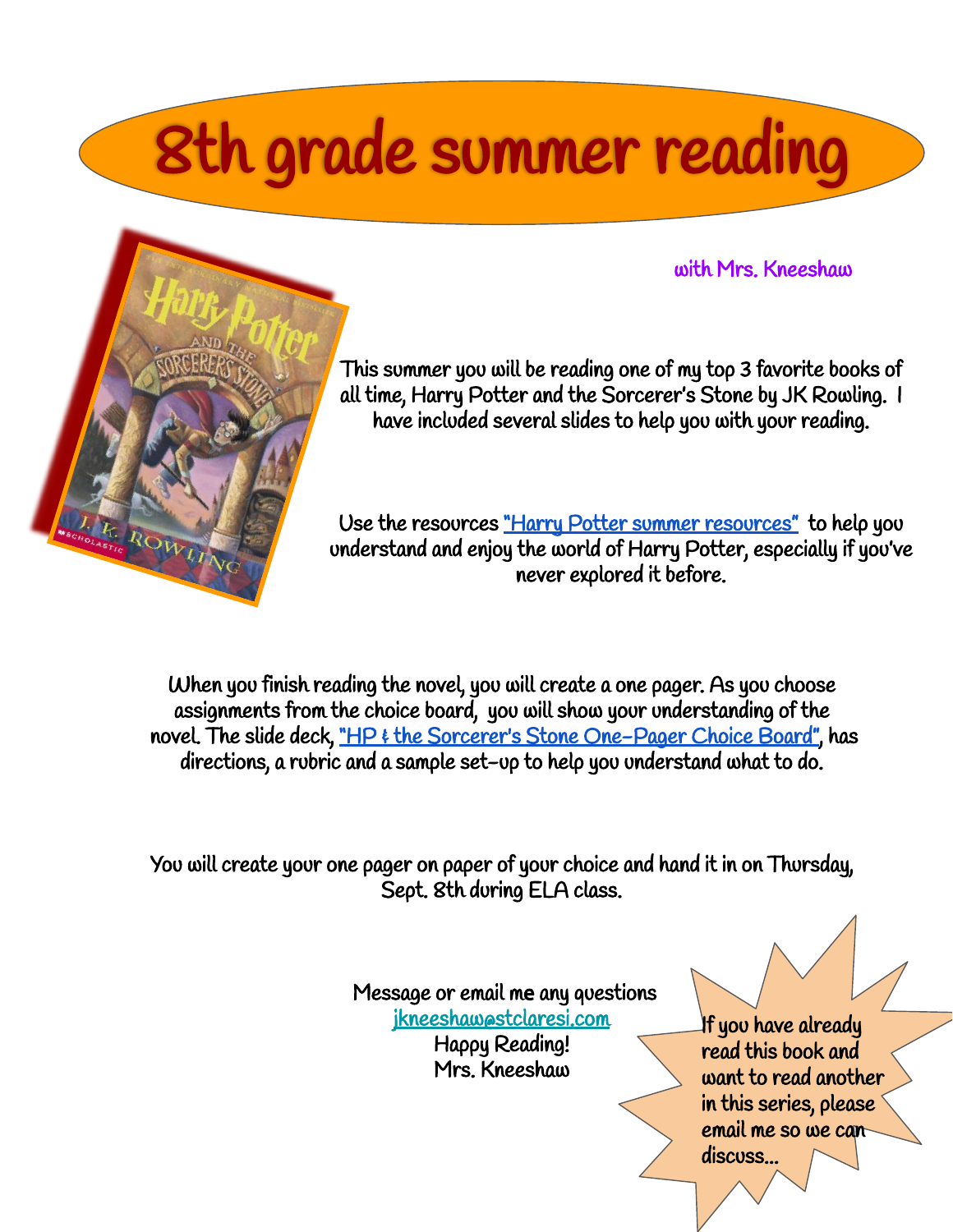## **That's on Staten Island??**



**Your assignment**: Learn more about the place you call home.

- Take a tour of Staten Island, stopping at the places below for a quick visit. •Choose **8** of the sites listed below.
- Once at the site take a picture of yourself (alone or with a group of friends) in front of the site. Make sure you stay long enough to find out what is interesting about the site.
- •Submit the photo (attached or printed on computer paper) Then write a paragraph (3-5 sentences) about the site below the photo. Each site should have one piece of computer paper.

## *Please note that each member of the group must submit the photo and their own reflection on the site.*

*Bonus points will be awarded for any additional sites you visit and write about.*

The Sites

- •The Conference House
- •Battle of the Bulge monument (Wolfe's Pond Park)
- •Sandy Ground Historic Site
- •Richmondtown (any building.
- Make sure you ID it)
- •South Beach (fountain or flag plaza)
- •Alice Austen House
- •Ft. Wadsworth
- •Staten Island Ferry
- •Postcards 9/11 Memorial
- •Snug Harbor (any site
- Neptune Fountain, Secret Garden, etc.)
- •Borough Hall (bonus take a photo in front of a mural)
- •Garibaldi-Meucci Museum